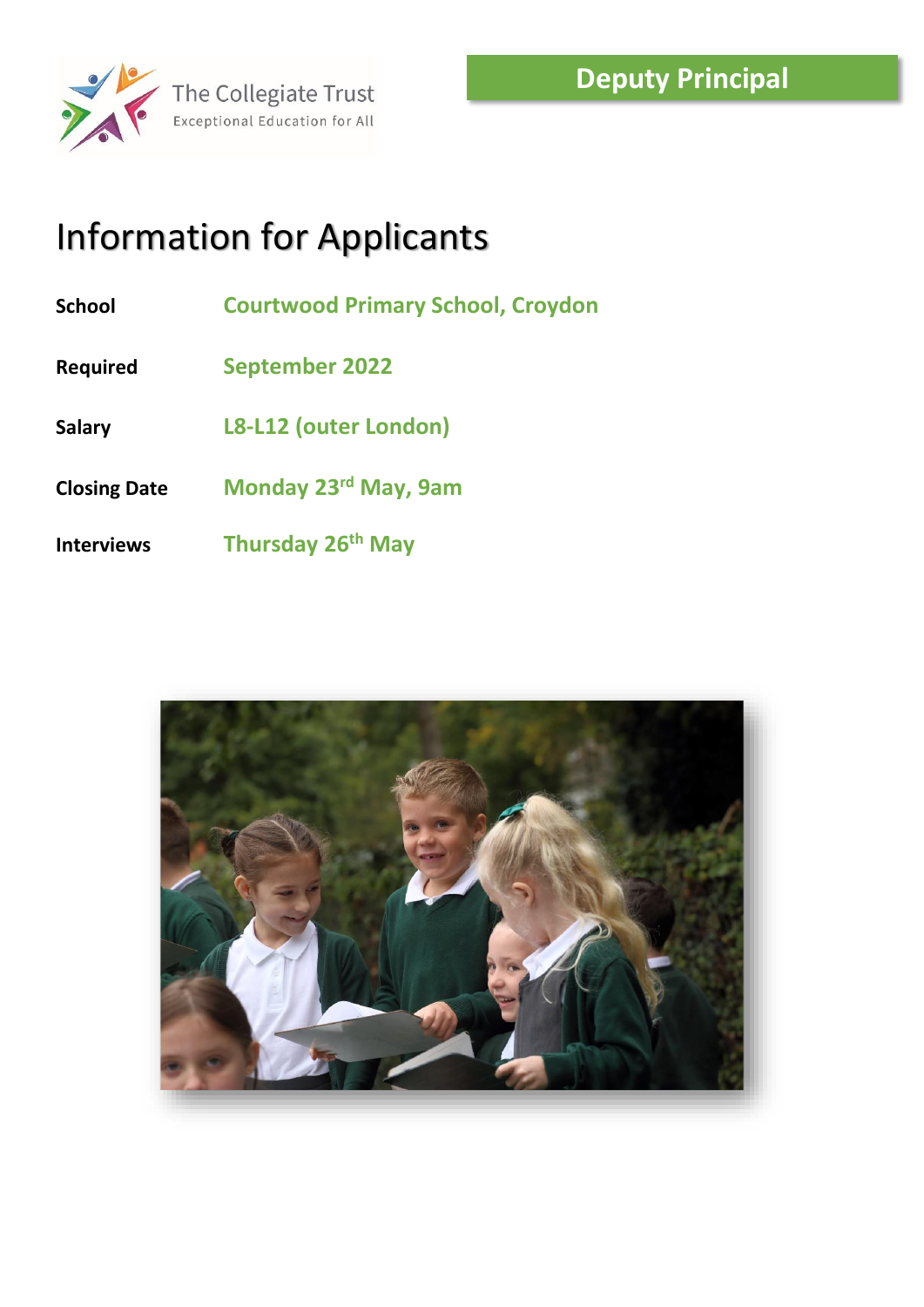### **Welcome**

Dear Applicant



Thank you for your interest in the post of **Deputy Principal.** I hope that this information pack will help you to learn more about our fantastic school and that you will be excited about the prospect of joining our excellent team. The successful candidate will be an excellent *curriculum / teaching & learning* specialist, supporting our team to implement a curriculum with inclusion at its heart. If you join our team in this role, you will enjoy wonderful support and development in preparation for Headship in the future; high quality and well-supported staff are crucial for the success of our children and we are able to offer a comprehensive professional development package to ensure that they are provided with the best possible teaching and support.

Opened over 50 years ago, *Courtwood Primary School* is an established and important part of our local community and is at an exciting time in its development. The school has an excellent reputation in the borough for inclusion and provides specialist teaching for children with Autistic Spectrum Disorder in our Enhanced Learning Provision (The Treehouse). We also have an amazing woodland that enables us to deliver Forest School learning to our pupils.

We have been a part of *The Collegiate Trust* for almost 4 years, a family of 7 schools in Croydon and Crawley with provision from nursery up to A Level. The Trust has a clear vision to deliver *exceptional education for all*. Courtwood pupils are well motivated and a pleasure to work with, whilst our staff are talented, hardworking and ambitious for themselves and others. Our facilities enable us to provide the very best learning environment and learning experiences for our pupils and it is the combination of these factors that leads to the improving standards at our school and the enviable reputation that *The Collegiate Trust* has built. I am very proud of what we do and what we have achieved at *Courtwood* and I hold the highest aspirations for what we will do and achieve in the future.

This position has become available following the promotion of the current postholder to lead another primary school in our Trust. I would be delighted to receive an application from you if, upon consideration, you feel that this role and Courtwood may be right for you. To submit an application, please complete the form on the Trust website, attaching where requested a statement of no more than two sides of A4, identifying clearly how you meet the person specification. If you have any further questions about this post or would like to arrange a visit prior to the interview day, I would be pleased to speak with you; please feel free to telephone me at *Courtwood* on 0208 657 8454.

Yours sincerely

**Mrs N Grant** *Principal*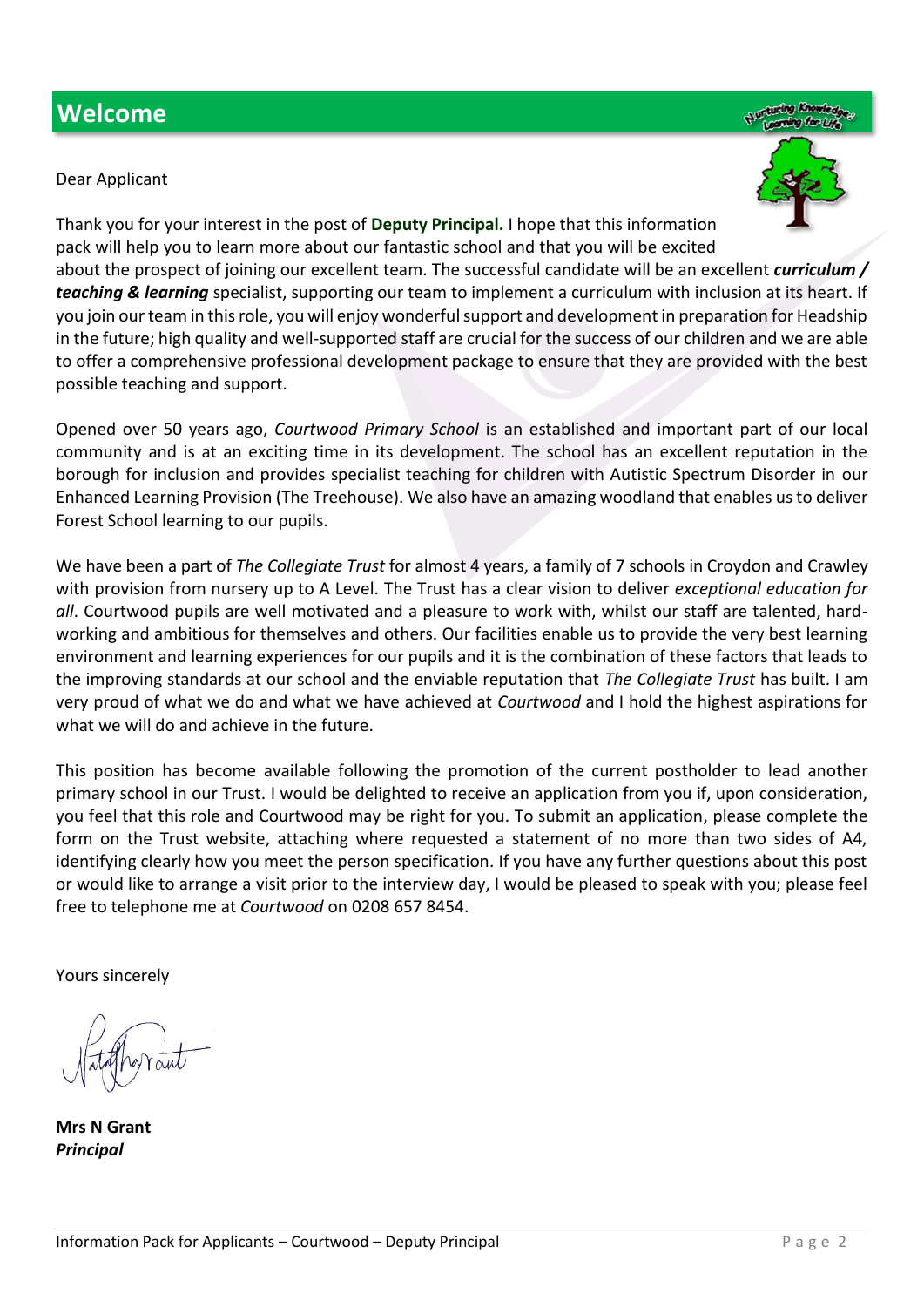### **Key Information**

Our school is located in Forestdale, South Croydon, within close proximity to Central Croydon and good transport links. We are a one-form entry school, with an ASD ELP for 14 children. We also have a woodland on site, for dedicated Forest School sessions.

We have amazing pupils and a talented team of staff and governors, who all work together to make learning fun and purposeful.

We are lucky to have many fantastic facilities for our children, including a purpose-built Nurture



room; Enhanced Learning Provision including a sensory room; a large field; Forest School Woodland, an Outdoor Classroom; pond and a specialist PE coach to deliver one PE lesson per class, per week.

### *You can find out more information about our school, and our Trust at the following websites:*

**[www.courtwood.org.uk](http://www.courtwood.org.uk/) [www.tct-academies.org](http://www.tct-academies.org/)**

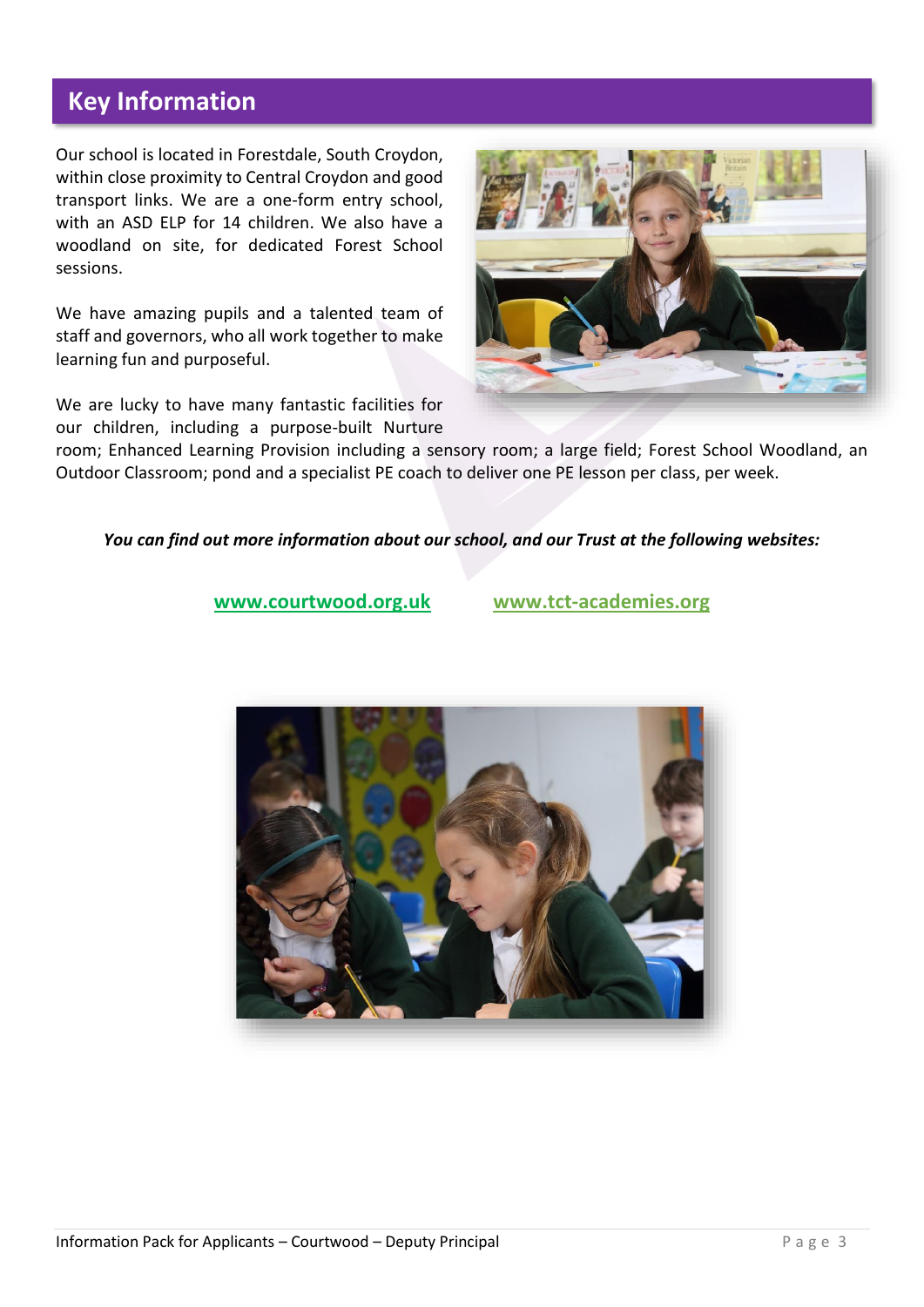### **Information about** *The Collegiate Trust (TCT)*

TCT works in the Crawley and Croydon areas with a clear vision to deliver *exceptional education for all*. Such an education achieves excellent outcomes in pupil progress and attainment, a rich creative, cultural and physical learning experience, and great personal and social development for all pupils. We achieve this by working with and developing strong teams of staff in each school, under the direction of the Principal of the school and the *Local Governing Body* (LGB)

The Trust has grown out of *Riddlesdown Collegiate*, an **outstanding** (OFSTED, May 2016) secondary school in Croydon with almost 2000 students and over 200 staff. *Gossops Green*, in Crawley, was the next school – and the first primary – to join the Trust, followed by *Waterfield Primary* (also in Crawley) on 1st March 2018. *The Quest Academy* joined the Trust on 1st June 2018 and *Courtwood Primary* and *Gilbert Scott Primary* joined the Trust on 1st September 2018. *Kenley Primary School* joined most recently in September 2021.

TCT educates over 4,400 children and young people from nursery up to 18 years of age. The responsibility that places on us is huge, but we are excited by the positive impact we already have on the lives of so many. We also employ almost 700 staff and recognise our responsibilities as an employer in looking after the great people who work with us. Our work in developing pedagogy is built on the very best classroom practice and we are driven by our determination to make a difference to our pupils and students; we want each of them to get a great education as a result of attending one of our academies. Six out of seven of our schools are judged good or better with OFSTED: *Riddlesdown* improved to *outstanding* in 2016 and *Gossops Green* improved to *good* in September 2019 at its first inspection since joining the Trust; we are looking forward to the first inspection of *Gilbert Scott* as a part of our family, which has been delayed due to the pandemic.

Each school within the Trust is supported centrally by the Director of Education and school improvement team on teaching and learning issues, the *Chief Operating Officer*, *Finance Manage*r & *HR Manager* on business management and HR issues, and the *CEO* on wider leadership issues. This complements rather than replaces in-school functions and allows the Principal and LGB to operate with a high level of autonomy in delivering the highest standards in their school. The LGB works to a *Scheme of Delegation* approved by the Trust's Board of Directors.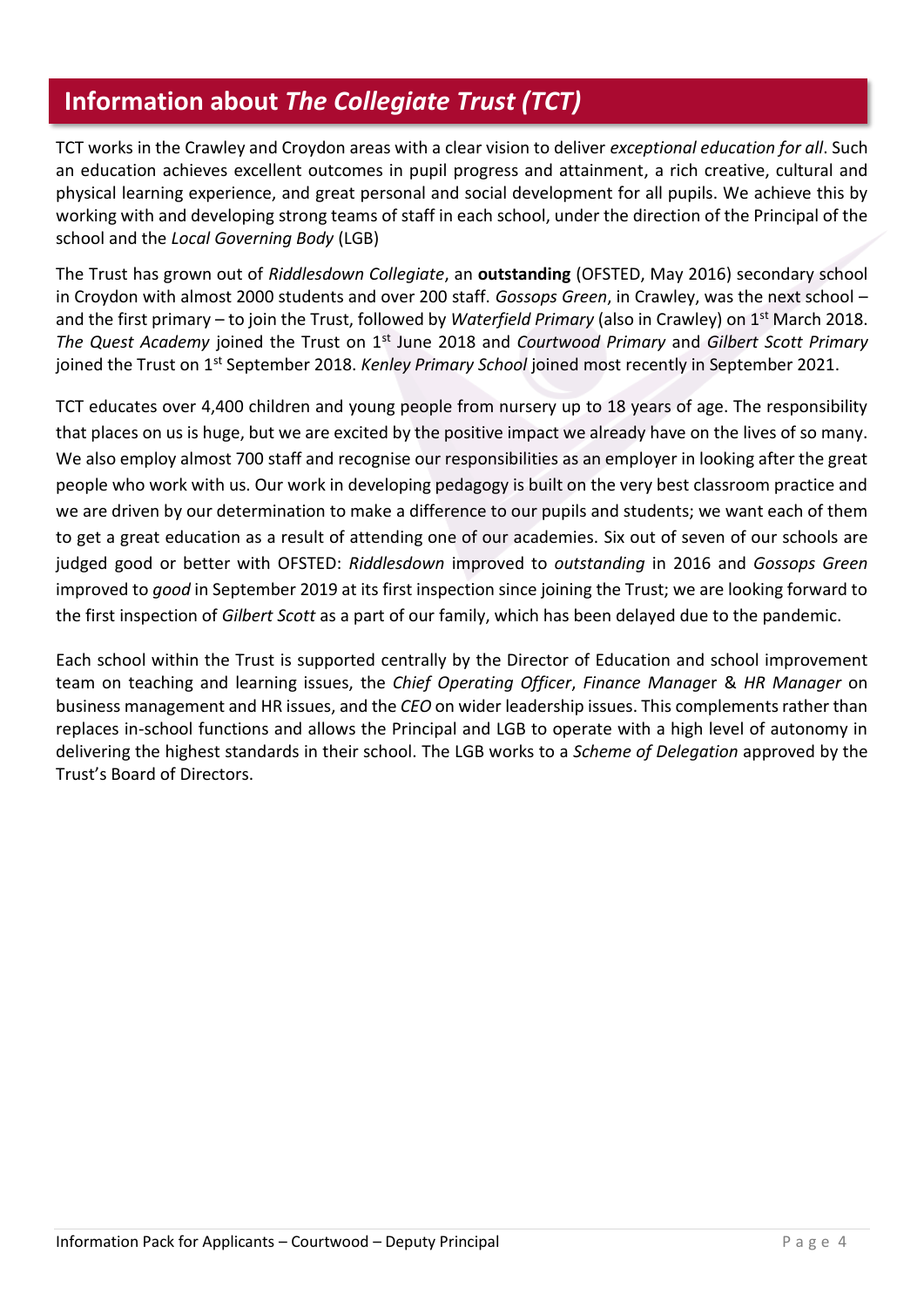### **Learning Behaviours**

We encourage our children to be active members of the school community and always give 100% to what they do. Our learning behaviours to be successful are:

**Resilience Independence Perseverance Practise Listening Effort**

At Courtwood each pupil has a right to the following:

- A right to learn
- A right to be safe
- A right to be treated fairly
- A right to be happy
- A right to be listened to



Each class will spend time discussing with their class teacher, the responsibilities that they have alongside these rights.

### **Teaching at Courtwood Primary School**

At *Courtwood Primary*, we believe that intelligence is not fixed and work as a *growth mindset* school.

We use a variety of teaching methods including both mixed and matched ability groups. Assessment for learning is essential to our approach to understanding our pupils' needs and have the best impact on their learning.

We remove barriers to *growth mindset*so that children:

- recognise that intelligence can continually be improved through effort
- thrive on challenge
- throw themselves into difficult tasks
- are self-confident
- ignore the sometimes lower aspirations of those in the world around them
- react to failure by trying harder
- engage in self-monitoring
- have learning goals

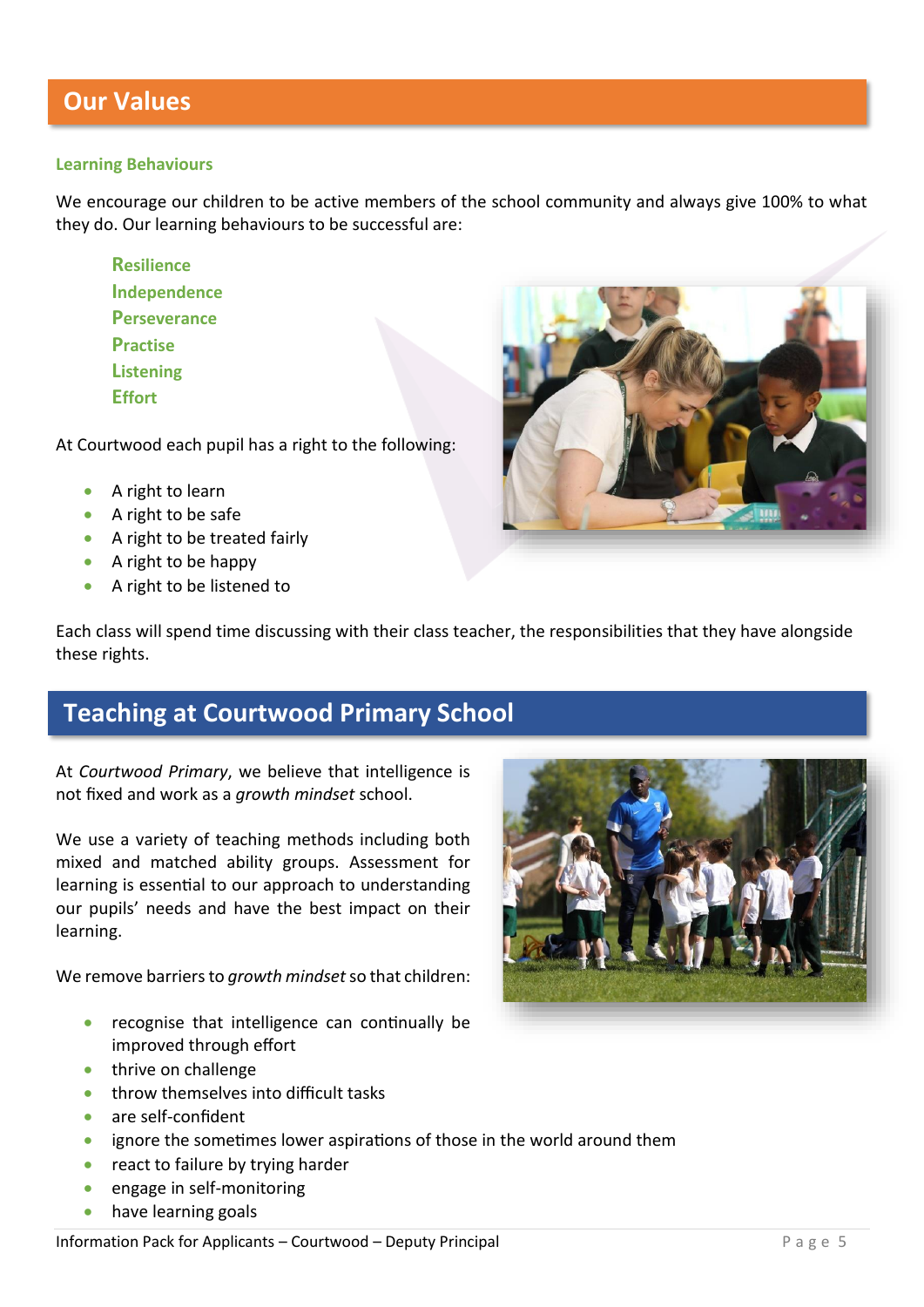- like feedback on their performance so they can improve
- are not driven by rewards but by the intrinsic worth of the learning task
- value process over product (it is the learning that matters)

Each class will spend time discussing with their class teacher, the responsibilities that they have alongside these rights.

### **Job Description**

| To provide professional leadership and management of the curriculum and the   |
|-------------------------------------------------------------------------------|
| development of teaching and learning across the school, ensuring an inclusive |
| approach to support the progress of all children.                             |
|                                                                               |

**Accountable to:** Principal

**First Area of Accountability:** To support the Principal in providing leadership and direction.

- Deputise when required for the Principal
- Support the Principal in promoting the school widely, strongly and imaginatively
- Support the Principal in developing a successful school by contributing vision, ideas, debate, commitment and enthusiasm
- To promote and implement an enriched and inclusive curriculum across the school
- To develop high quality pedagogy across the school
- Communicate effectively with the Principal
- Attend all school activities as required
- To work in partnership with colleagues in TCT to deliver high quality school improvement
- To undertake any additional responsibilities required by the Principal.

### **Second Area of Accountability:** *To secure high standards of teaching for learning by acting as a role model to other staff and supporting their continuing professional development.*

- Model leadership responsibilities to other staff and support them in implementing their responsibilities.
- Be an effective team leader for appraisal
- Model high standards in personal planning and delivery of the curriculum, according to school policy.
- Through careful analysis of data, raise standards by identification of areas for development for individual children; set up and implement strategies to address these. Share findings with other staff, governors, and the Trust.

### **Third Area of Accountability:** *To assist the Principal in ensuring health and safety requirements are met*

- Promote positive behaviour within the school
- Liaise with staff and governors on health and safety matters and take action, as required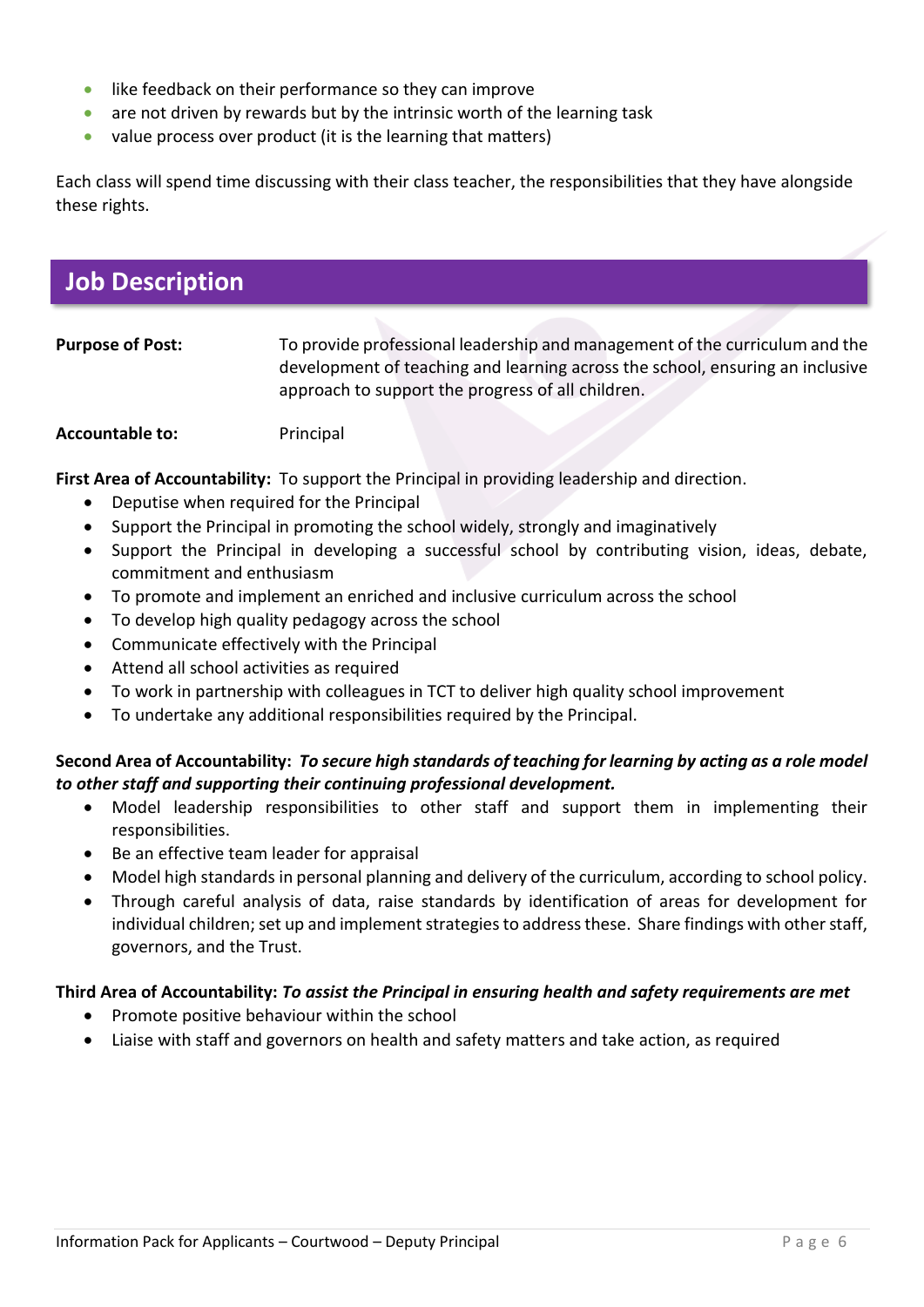### **Person Specification**

### **Qualifications & Professional Learning**

- Qualified Teacher Status (QTS)
- Good honours degree
- Evidence of professional learning appropriate to the post

#### **Experience**

- An experienced and exemplary classroom practitioner
- Demonstratable commitment, dedication and drive to leading school improvement
- Experience in promoting partnerships with colleagues, governors, parents and the wider community
- Experienced in leading the implementation of strategies for raising achievement and managing change
- Ability to act decisively when required and to work under pressure and meet professional deadlines
- Ability to delegate appropriately

#### **Knowledge & Skills**

- Good understanding of educational theory and current developments and their impact on teaching for learning – with a particular emphasis on the whole-school curriculum
- Good understanding of the role of teacher development to improve the quality of teaching for learning
- Good interpersonal and communication skills
- Good time management and organisational skills
- Good coaching and mentoring skills
- Good ICT and administrative skills including the ability to write high quality, evaluative reports

### **Understanding**

- Commitment to equal opportunities, inclusion, safeguarding and education of the whole child
- Experience in the use of positive behaviour management strategies and to support others to do so
- Ability to deal confidently and calmly with a range of situations, employing diplomacy and confidentiality when appropriate
- Ability to maintain a sense of proportion

### **Professional Qualities**

- Manage relationships with adults and children sensitively
- Positive attitude and resilience with the ability to take others with him/her
- Ability to think clearly as well as creatively
- Willingness to accept support from others and to promote individual and team development

*The Collegiate Trust* **is committed to safeguarding and promoting the welfare of children and expects all staff and volunteers to share this commitment. Applicants must be willing to undergo child protection screening appropriate to the post, including checks with past employers and the**  *Disclosure and Barring Service***.** 

**Appointment will be dependent upon further health, medical and attendance checks.**